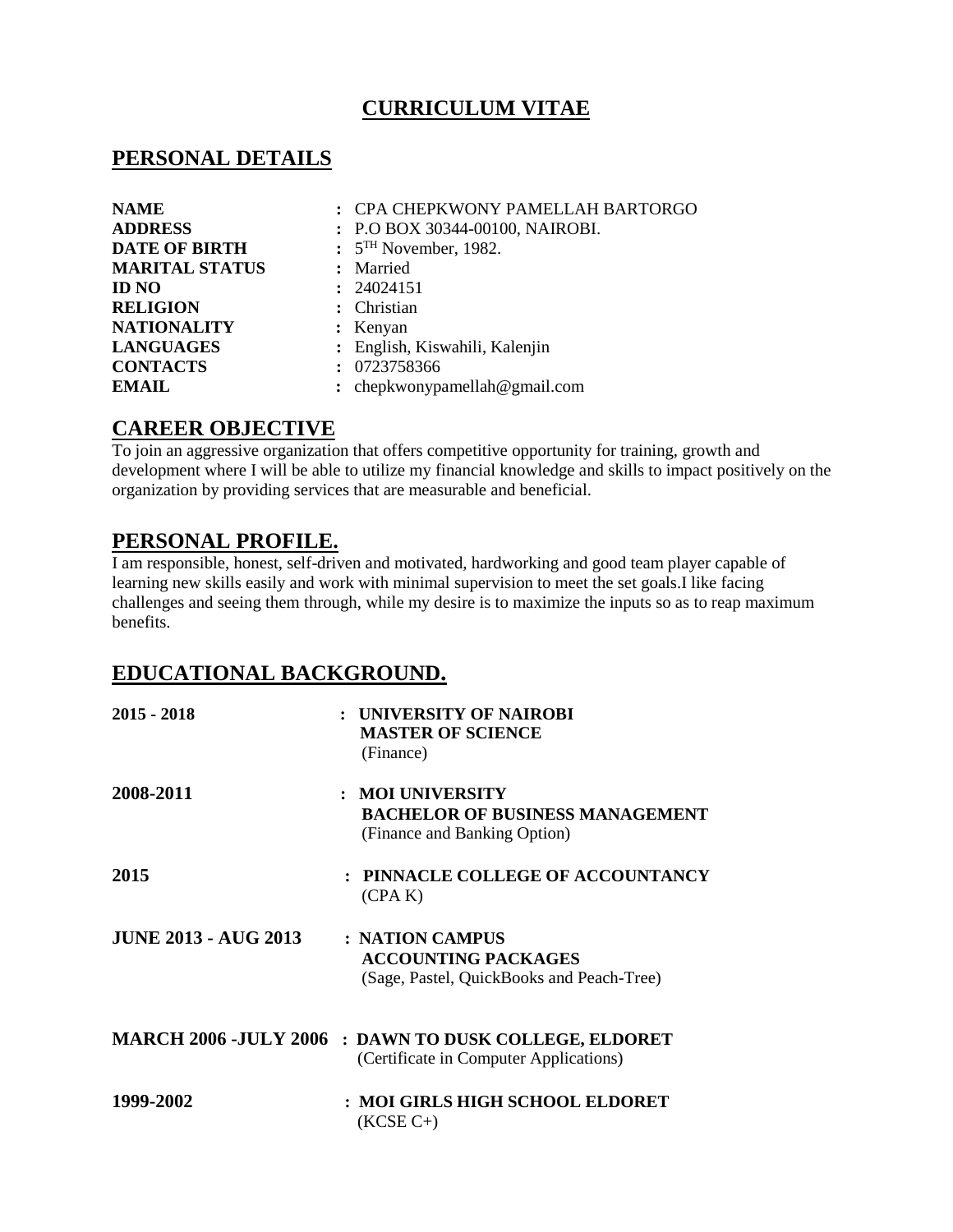### **1989-1998 : AIC KIMOSOP ACADEMY ELDORET**  $(KCPE B+)$

# **PROFESSIONAL CERTIFICATION**

**2016 : CERTIFIED PUBLIC ACCOUNTANT OF KENYA** (CPAK) Registered member with ICPAK (18511)

### **WORKING EXPERIENCE**

**OCTOBER 2019 – UP TO DATE : ACCOUNTS ASSISTANT**

# **UNIVERSITY OF NAIROBI CENTRAL ADMINISTRATION (FINANCE)**

- $\triangleright$  Preparation of payment cheques.
- $\triangleright$  Preparation and printing of payment vouchers and posting them.
- $\triangleright$  Preparation of vote reconciliation statement.
- $\triangleright$  Downloading of bank statement and updating of balances.
- $\triangleright$  Issuance and clearance of advance.
- $\triangleright$  Committing of AIEs
- $\triangleright$  General office administration work.
- $\triangleright$  Preparation of bank reconciliation statements.
- $\triangleright$  Filling KRA returns.

### **OCTOBER 2016 – OCTOBER 2019 : ACCOUNTS ASSISTANT, UNIVERSITY OF NAIROBI** (STUDENT WELFARE AUTHORITY)

### **DUTIES AND RESPONSIBILITIES**

Using SAGE, QUICK BOOKS, Excel, HAMIS (Hostel Administration Management HRMIS (Human Resources Management Information System), I'm tasked with the following:

- $\triangleright$  Preparation of an authority to incur expenditure (AIE) form and committing according to Budget Allocation.
- $\triangleright$  Preparation and printing of supplier and staff (medical claims) payment vouchers and posting them.
- $\triangleright$  Validation and checking of invoices to ensure that they reflect correct values.
- $\triangleright$  Preparation and printing of receipts
- $\triangleright$  Involves in preparation of the Annual final accounts which involves reconciling of debtors and creditors accounts and also take part in issues related to management of debtors and resolving them.
- Recording and keeping of books of account.
- $\triangleright$  Prepare of reliable information on debtors to be used in cash flows; also I have adverse knowledge for tax requirements for sales invoicing.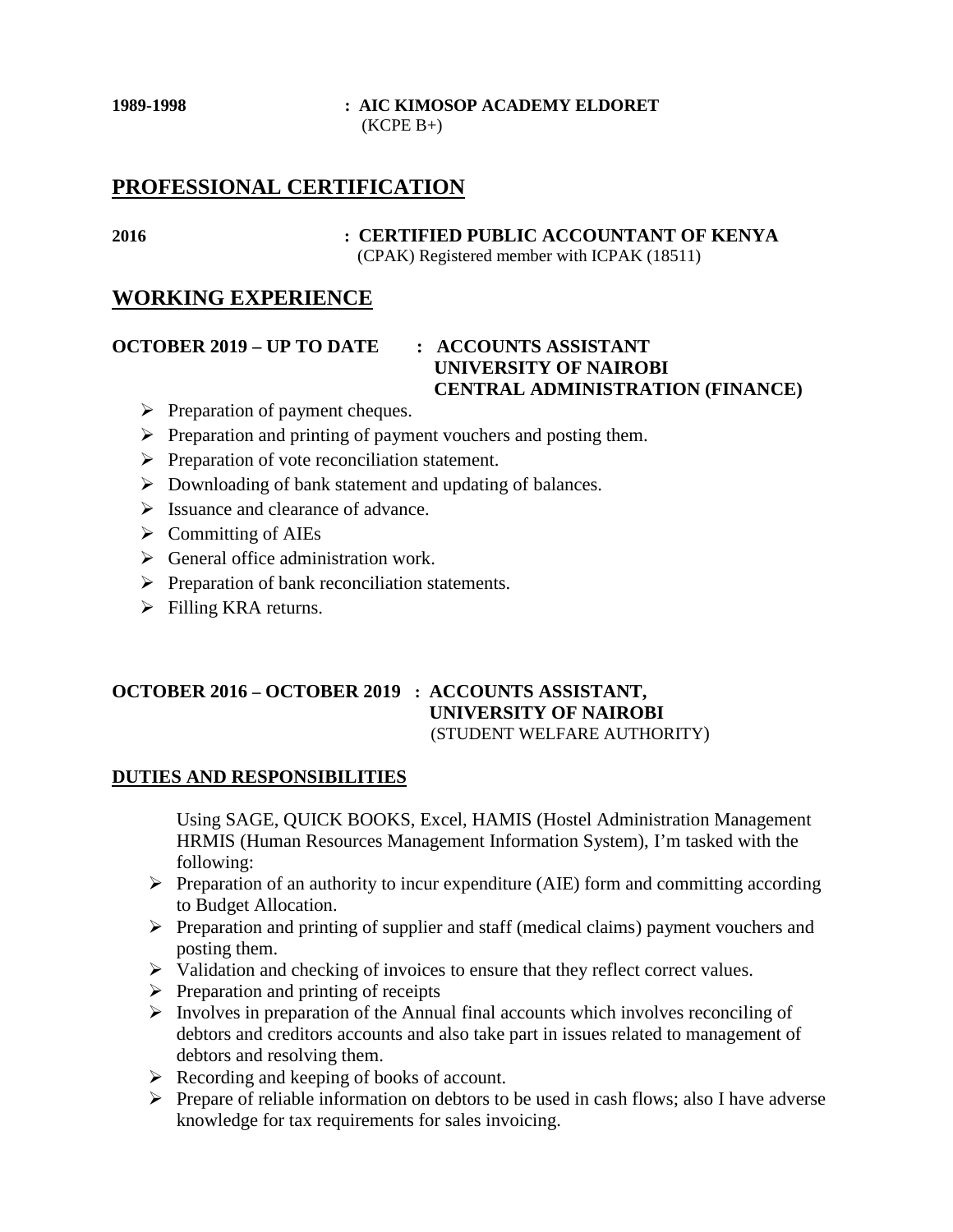- $\triangleright$  Preparation of timely monthly reports: Income and Expenditure report and Bank Reconciliation report.
- Preparation of budgets & filling of statutory deductions like PAYE, NHIF & NSSF.
- $\triangleright$  Processing of students refund/transfers to different units and preparation of accommodation transfers from SWA (HQ's) to different units.
- $\triangleright$  Preparation of casual wages at the end of every month
- $\triangleright$  Analyzing financial performance and so contributing to medium and long-term business planning/forecasts
- $\triangleright$  Submission of accurate, timely and relevant information for statutory and internal audit purpose.
- Ensure proper filling and safe custody of records of accounts and asset register.
- $\triangleright$  Providing quality services to customers and maintaining good relations with them.
- $\triangleright$  Receiving and receipting cash
- $\triangleright$  Raising and issuance of sale invoices to customers
- $\triangleright$  Attending to customers inquiries.
- $\triangleright$  Preparation of daily summaries of revenue collection.
- $\triangleright$  Daily transactions of petty cash and ensure that reconciliations are completed on a daily basis.

# **JULY 2016 – OCTOBER 2016 : UNIVERSITY OF NAIROBI**

# **STUDENT WELFARE AUTHORITY (FINANCE)** (ICT OPERATOR)

### **DUTIES AND RESPONSIBILITIES**

Using HAMIS (Hostel Administration Management Information System)

- $\triangleright$  Receipting and banking of accommodation cheques.
- Receipting students' payments.
- Receipting and processing students' refunds and kitchen transfer.
- $\triangleright$  Updating the students' statements of accounts and issuing end of course statements.
- $\triangleright$  Clearing final year students.
- $\triangleright$  Reconciliation and processing payments for the units.
- $\triangleright$  Working hand in hand with chief halls officer during room allocation exercise.
- $\triangleright$  Directing students with any other queries.
- $\triangleright$  Committing AIEs
- $\triangleright$  Any other duties that may be assigned.

### **MAY 2016- JULY 2016 : UNIVERSITY OF NAIROBI ((FINANCE) STUDENT CENTRE CAFETERIA** (CASHIER**)**

### **DUTIES AND RESPONSIBILITIES**

- $\triangleright$  Receiving and receipting cash
- $\triangleright$  Raising and issuance of sale invoices to customers
- $\triangleright$  Attending to customers inquiries.
- $\triangleright$  Preparation of daily summaries of revenue collection.
- $\triangleright$  Daily transactions of petty cash and ensure that reconciliations are completed on a daily basis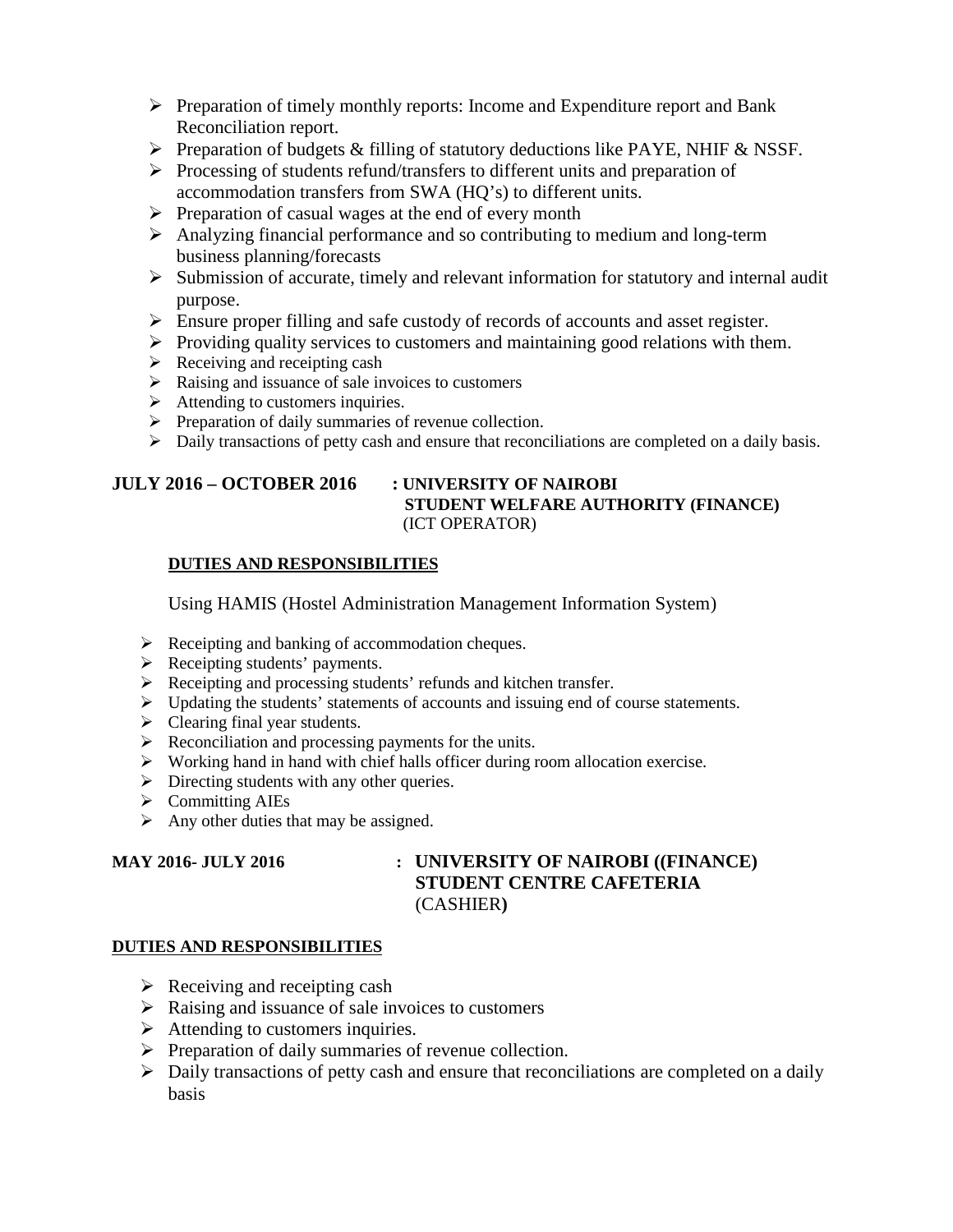### **JAN 2012- MAY 2016 : OTHAYA YOUTH POLYTECHNIC** (ACCOUNTANT)

### **DUTIES AND RESPONSIBILITIES**

- $\triangleright$  Preparing and balancing books of accounts
- $\triangleright$  Posting of cash register
- $\triangleright$  Front office operations
- $\triangleright$  Reconciling cash and bank statements
- Auditing all account and records
- $\triangleright$  Preparation of estimates and actual budget
- $\triangleright$  Recording store ledgers
- $\triangleright$  Receiving invoices from suppliers and processing payments.

### **MAY-AUG 2010 : INDUSTRIAL ATTACHMENT KERIO VALLEY DEVELOPMENT AUTHORITY (KVDA) (**FINANCE AND ACCOUNTS DEPARTMENT)

### **DUTIES AND RESPONSIBILITIES**

- $\triangleright$  Preparing and balancing books of accounts
- $\triangleright$  Marketing on behalf of the authority
- $\triangleright$  Reconciliation of ledger accounts
- $\triangleright$  Posting of cash register
- $\triangleright$  Front office operations

### **SEMINARS ATTENDED**

- $\triangleright$  Workshop on responsibilities of an accountant held at Gachika Youth Polytechnic from 5<sup>th</sup> to 7<sup>th</sup> May 2014.
- > ICPAK trainings.

### **COMPETENCIES**

- $\triangleright$  Attention to details
- $\triangleright$  Work with minimal supervision
- $\triangleright$  Team player
- $\triangleright$  Problem solving skill
- $\triangleright$  Excellent computer skills

### **HOBBIES**.

- $\triangleright$  Engaging in social work
- $\triangleright$  Reading journals
- $\triangleright$  Travelling
- $\triangleright$  Listening to motivational speakers